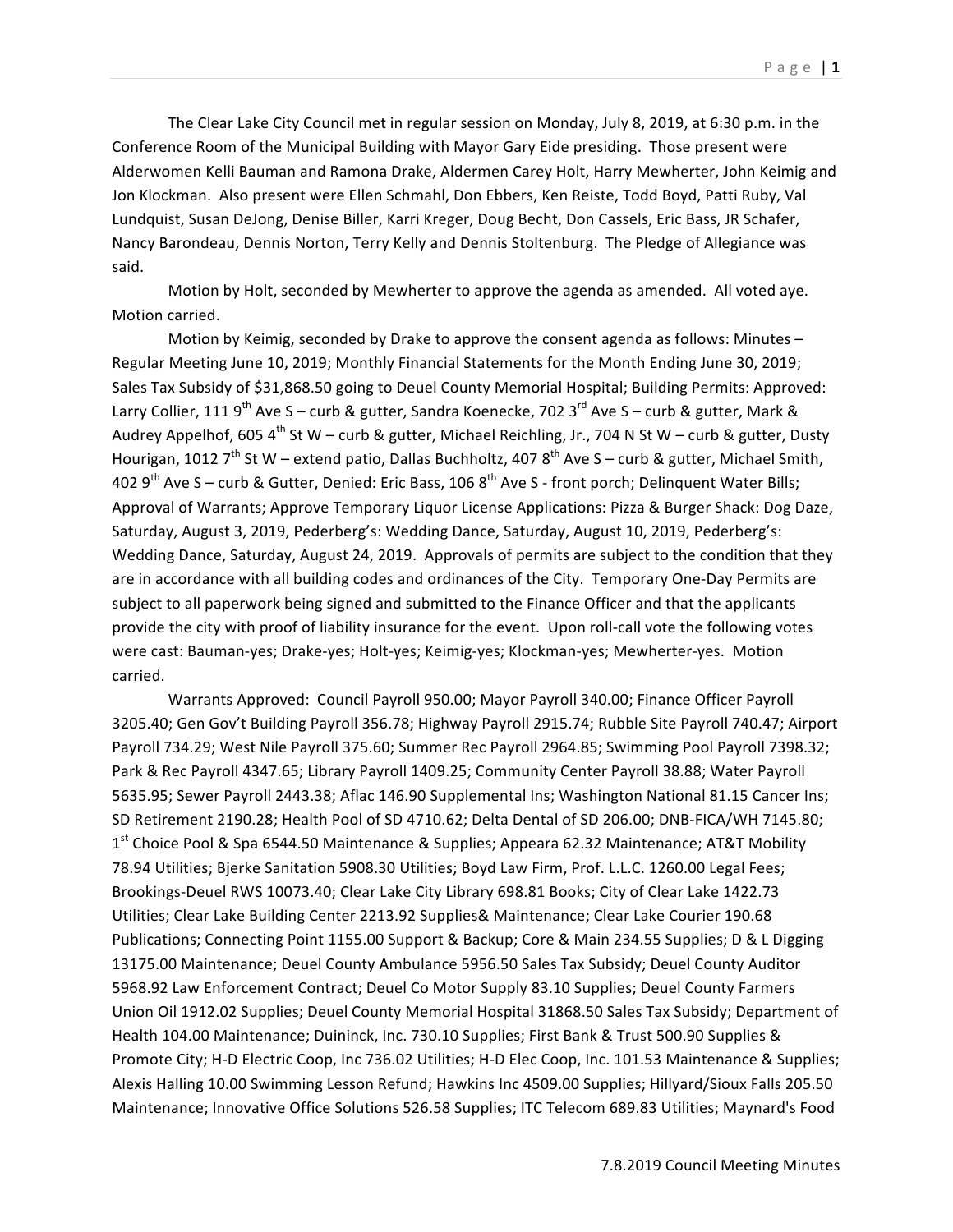742.58 Supplies; M C & R Pools Inc 102.11 Supplies; Menards 135.05 Supplies; Milbank Winwater Works 2056.37 Supplies; National Geographic Society 40.76 Subscription; Northwestern Energy 361.38 Utilities; Office Peeps 54.53 Supplies; Ottertail Power Co 3577.34 Utilities; Glen Parker 200.00 CC Deposit Refund; Pet Waste Co 818.19 Park Improvement; Andy Peterson 145.62 WM Deposit Refund; Pitney Bowes Purchase Power 770.99 Postage; Ramkota Hotel – Pierre 288.00 Travel; Chris Renmoe 68.65 WM Deposit Refund; Rock 'N Gravel 280.00 Park Improvement; Roelofsen Implement Inc 67.26 Supplies; Sanitation Products Inc. 299.37 Supplies; Mary E Schmahl 277.76 Travel; South Dakota Magazine 25.00 Subscription; SD State Treasurer (SD DOR) 921.20 Sales & Use Tax; SD Unemployment Insurance Div 150.57 Unemployment Ins; SDARWS 575.00 Dues; Sodak Gardens 140.16 Park Improvement; Steve Rhody Services 38.00 Maintenance; Ultimate Ink 24.00 Supplies; US Bank Trust-Spa Lkbox CM9695 11716.19 Sewer Loan Pmt; United States Dept of Ag 6107.00 Sewer Loan Pmt; Larry's Heating & Repair 737.44 Maintenance; Winsupply Commercial Charge 343.95 Supplies.

No one appeared for public voice.

The Second Reading of Ordinance No. 574, an Ordinance Amending Ordinance No. 500, Regarding Amending Section 1.03.01 to Re-Classify a Property was completed. Motion by Mewherter, seconded by Holt to approve Ordinance No. 574. Upon roll-call vote the following votes were cast: Bauman-yes; Drake-yes; Holt-yes; Keimig-yes; Klockman-yes; Mewherter-yes. Motion carried.

A Budget Request Public Hearing was held for the 2020 budget. Requests were received from DADi, DCID, Clear Lake Historical Society, Clear Lake Fire Department, Clear Lake Baseball Association, Fairgrounds Softball Field, ICAP, and Clear Lake Summer Rec. Comments were heard from Patti Ruby representing the Library, Sue DeJong representing the Clear Lake Historical Society, Doug Becht representing the Clear Lake Fire Department, Don Cassels representing the Clear Lake Baseball Association and Ellen Schmahl representing the Fairgrounds Softball Field.

Motion by Holt, seconded by Keimig to convene as the Board of Adjustment. All voted aye. Motion carried.

A public hearing was held for Ryan and Denise Biller who applied for a conditional use permit for their in-home businesses of Dream Transportation and Dream Accounts. Motion by Mewherter, seconded by Drake to approve the conditional use permit for Ryan and Denise Biller. Upon roll-call vote the following votes were cast: Bauman-yes; Drake-yes; Holt-yes; Keimig-yes; Klockman-yes; Mewherteryes. Motion carried.

A public hearing was held for Eric Bass who applied for a variance to replace their front deck. The old deck was not within the current required setbacks. Motion by Holt, seconded by Keimig to approve the variance. Upon roll-call vote the following votes were cast: Bauman-yes; Drake-yes; Holtyes; Keimig-yes; Klockman-yes; Mewherter-yes. Motion carried.

Zoning Official, Val Lundquist along with Dennis Norton met with the Council to discuss R2L setbacks for a proposed shed. Motion by Holt, seconded by Drake to grant approval to put the new shed in the same location as the current shed. Upon roll-call vote the following votes were cast: Bauman-yes; Drake-yes; Holt-yes; Keimig-yes; Klockman-yes; Mewherter-yes. Motion carried.

Motion by Keimig, seconded by Mewherter to adjourn as the Board of Adjustment and reconvene as Regular Council. All voted aye. Motion carried.

Dennis Stoltenburg met with Council asking if him and his wife could donate a set of 8 Terry Redlin's America the Beautiful Series framed prints to be put in the Community Center. Motion by Holt,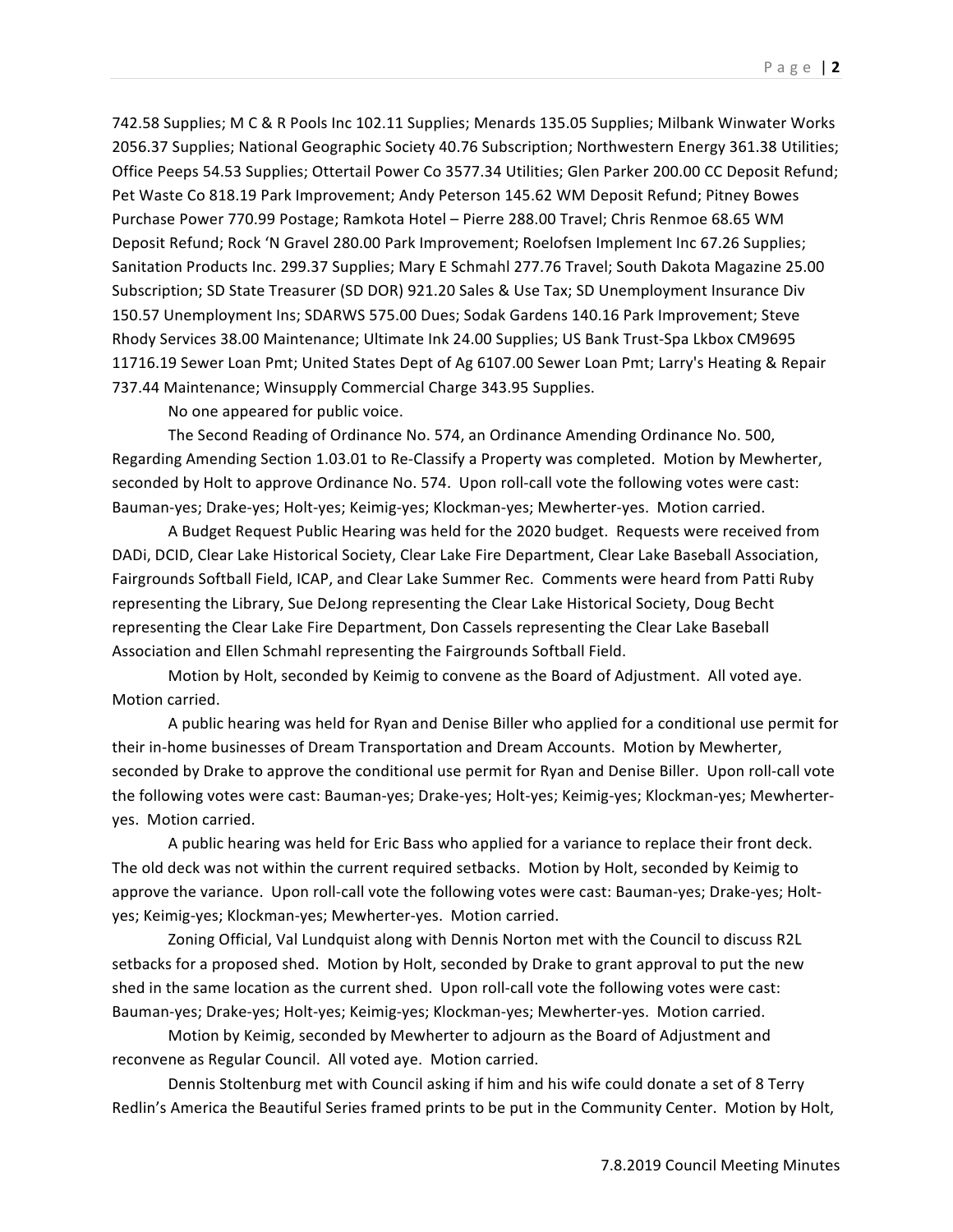seconded by Klockman to accept the generous gift and have a plaque made, with their approval, "Donated by Dennis and Mavis Stoltenburg in memory of Sandy Rhody". Upon roll-call vote the following votes were cast: Bauman-yes; Drake-yes; Holt-yes; Keimig-yes; Klockman-yes; Mewherter-yes. Motion carried.

Motion by Keimig, seconded by Drake to offer Emmalee Ruby the Assistant Librarian position at \$10.50 per hour. Upon roll-call vote the following votes were cast: Bauman-yes; Drake-yes; Holt-yes; Keimig-yes; Klockman-yes; Mewherter-yes. Motion carried.

Terry Kelly, representing  $1<sup>st</sup>$  Pool and Spa, updated the Council on the condition of the pool and also stressed the importance of having a swimming pool in our Community. The new paint job should last 5 to 7 years. There are substantial cracks in the pool therefore he recommends running a camera through the lines to find the leak and he will provide the City with the information on a company who provides this service.

Motion by Holt, seconded by Keimig to approve the additional Summer Rec employee as follows: Golf – Darby Koenecke - \$9.10/hr. Upon roll-call vote the following votes were cast: Baumanyes; Drake-yes; Holt-yes; Keimig-yes; Klockman-yes; Mewherter-yes. Motion carried.

Dog Daze will be held August 2-4, 2019, in Clear Lake. Motion by Drake, seconded by Mewherter to approve the street closings on Friday and Saturday, City staff assisting with the barricade set up and \$1,200.00 from the Promote City budget. Upon roll-call vote the following votes were cast: Bauman-yes; Drake-yes; Holt-yes; Keimig-yes; Klockman-yes; Mewherter-yes. Motion carried.

Motion by Keimig, seconded by Holt to provide pay, for City employees eligible for holiday pay, for days granted off by the Governor. Ordinance 1-4-9 will be updated to reflect this change. Upon rollcall vote the following votes were cast: Bauman-yes; Drake-yes; Holt-yes; Keimig-yes; Klockman-yes; Mewherter-yes. Motion carried.

Motion by Mewherter, seconded by Klockman to authorize City Superintendent Don Ebbers to sign the contract for the West Nile Grant from the State of South Dakota. Upon roll-call vote the following votes were cast: Bauman-yes; Drake-yes; Holt-yes; Keimig-yes; Klockman-yes; Mewherter-yes. Motion carried.

Motion by Drake, seconded by Bauman to declare the following as surplus property, having no value or of value less than \$500.00 and authorize disposal of same: Dell Keyboard: CN-07N242 717163cb11fb, HP Keyboard: Mod SK2280; BAUDRONCP3H4KA, Dell Desktop Tower: 00178-780-405-469, Dell Desktop Tower: 00178-780-405-467, and 1 Black Cushioned Chair. Upon roll-call vote the following votes were cast: Bauman-yes; Drake-yes; Holt-yes; Keimig-yes; Klockman-yes; Mewherter-yes. Motion carried.

Motion by Keimig, seconded by Mewherter to approve the building permit for Eric Bass, 106  $8<sup>th</sup>$ Ave S for a front porch. Upon roll-call vote the following votes were cast: Bauman-yes; Drake-yes; Holtyes; Keimig-yes; Klockman-yes; Mewherter-yes. Motion carried.

Motion by Keimig, seconded by Holt to approve \$900.00 for park security improvements. Upon roll-call vote the following votes were cast: Bauman-yes; Drake-yes; Holt-yes; Keimig-yes; Klockman-yes; Mewherter-yes. Motion carried.

Motion by Keimig, seconded by Holt to purchase a new antenna for Wi-Fi at Ulven Park. Upon roll-call vote the following votes were cast: Bauman-yes; Drake-yes; Holt-yes; Keimig-yes; Klockman-yes; Mewherter-yes. Motion carried.